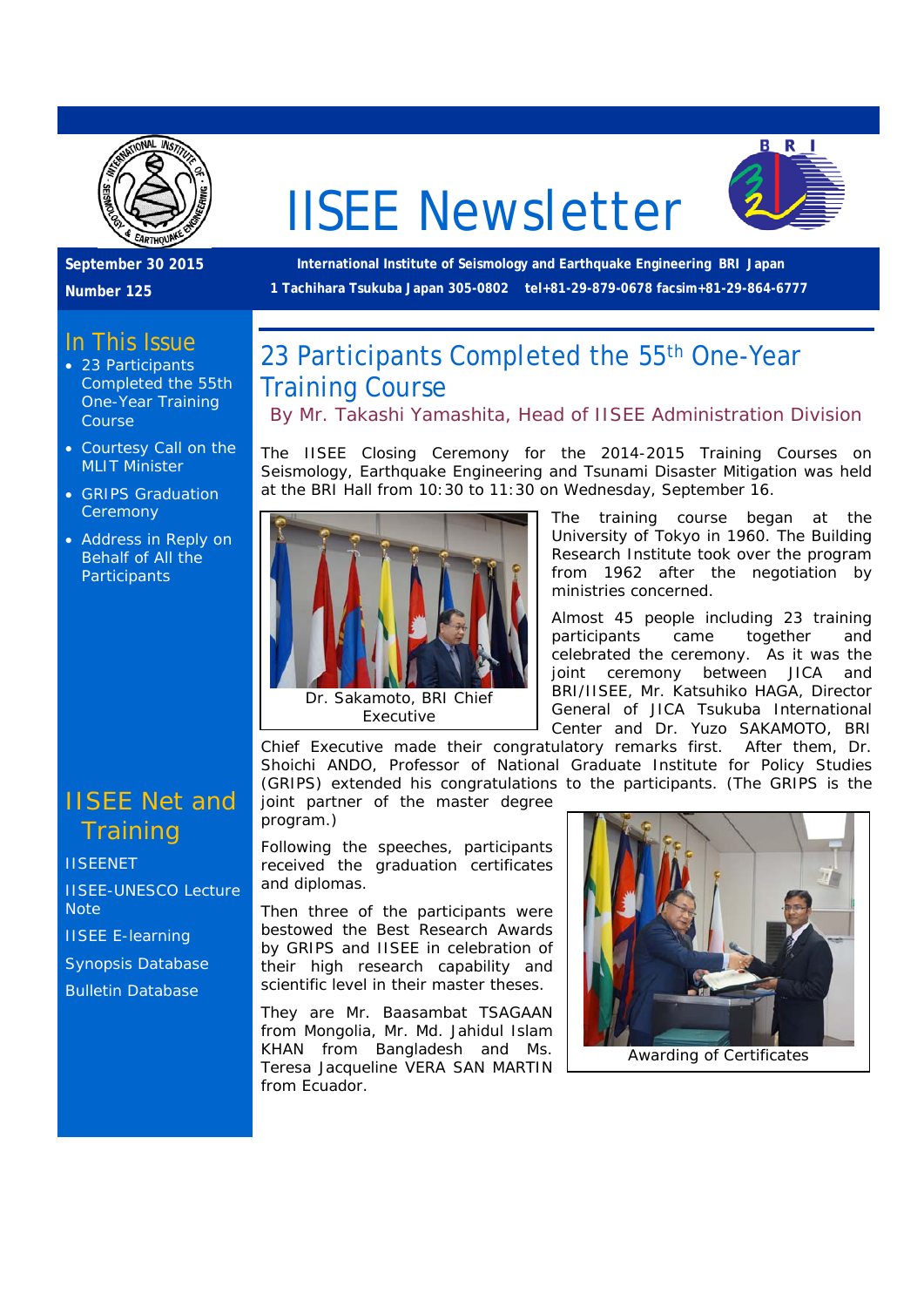#### **Earthquakes**

The 2011 off the Pacific coast of Tohoku **Earthquake** 

Reports of Recent **Earthquakes** 

Utsu Catalog

Earthquake Catalog



Closing Ceremony

Four participants won the IISEE Director's Award which was established last year;

Ms. Baigalimaa GANBAT form Mongolia, Mr. Md. Shafiul ISLAM from Bangradesh, Ms. Nadia Eda MACAVILCA ROJAS from Peru and Ms. Kathrine Anne Malabuyoc CAILING from Philippines. This award is confered to the participants in recognition of their accomplished the outstanding achievement of the IISEE training program.

As a closure of the ceremony, Mr. Urip Setiyono from Indonesia represented the entire participants and made a speech in response. (Plese see P4)

## Courtesy Call on the MLIT Minister

*By Mr. Takashi Yamashita, Head of IISEE Administration Office* 



On September 4, 2014-2015 training participants paid a courtesy visit to Mr. Akihiro Ohta, Minister of Land, Infrastructure, Transport and Tourism. They met in the Minister's room of the ministry headquarters. Minister Ohta

specialized in civil engineering in Kyoto University. He learned

Minister Ota and the IISEE Participants

in earthquake engineering. With the ministry executives, he welcomed the participants and gave a speech with his research theme in his university days and Japan's efforts on the countermeasures against earthquake disasters indicating the locations using the map of Japan. He encouraged the participants to make efforts in the field of disaster mitigation in their respective countries, and he mentioned his expectations that Japan and their countries continue and enhance the colaboration.

#### **Call for Papers**

IISEE Bulletin is now accepting submissions of papers for the seismology, earthquake engineering, and tsunami. Developing countries are targeted, but are not limited.

Your original papers will be reviewed by the editorial members and some experts.

NO submission fee is need.

Try to challenge!!

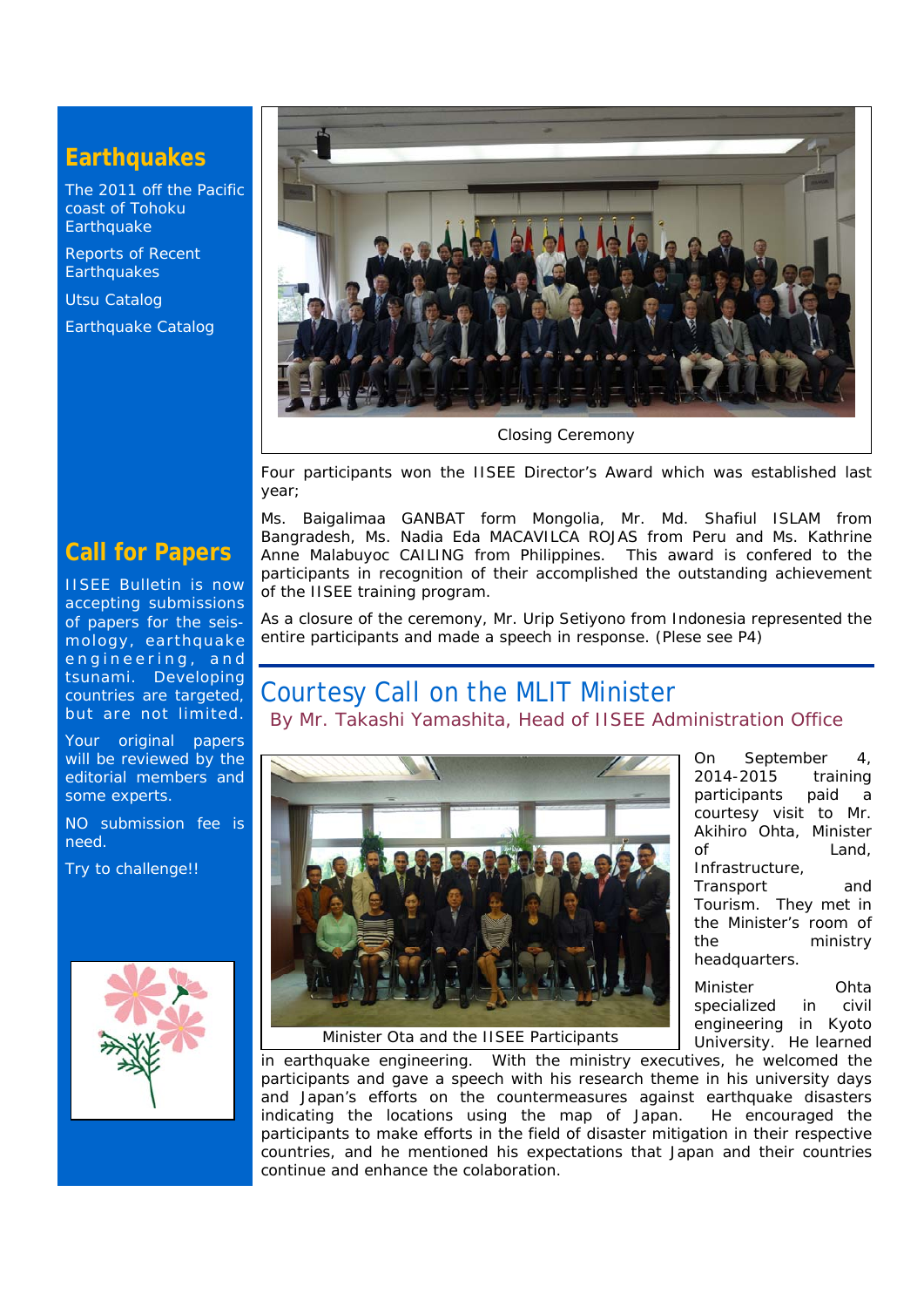

Enjoy, Now

Ms. Baigalimaa GANBAT from Mongolia expressed her gratitude to the Minister and made a speech on behalf of the participants. Mr. Harish Chandra LAMICHHANE from Nepal, Mr. Urip Setiyono from Indonesia and Mr. Md. Shafiul ISLAM from Bangradesh introduced their studies.

By courtesy of the Minister Ohta, participants spent almost half an hour in his office and lastly he shook hands with the participants one by one.



Representative of the **Participants** 

#### GRIPS Graduation Ceremony *By Mr. Takashi Yamashita, Head of IISEE Administration Division*

With the collaboration of the National Graduate Institute for Policy Studies (GRIPS), IISEE participants are awarded the degrees of Master of Disaster Management when they successfully complete one-year training course.





Conferment of Diploma on Master Degree

Conferment of Dean's Award (Mr. Urip: second from the left)

Fortunately, all the 2014-2015 training course participants passed the GRIPS' evaluation criteria and assessment. On September 17, the Graduation Ceremony was held in GRIPS Sokairou Hall. 176 doctoral and master program graduates received their diplomas.

The number of the graduates of the Disaster Management Policy Program was 38 including the IISEE participants. Mr. Baasambat TSAGAAN from Mongolia was awarded his diploma at first and his colleagues followed. Also, Mr. Urip Setiyono was awarded with the Dean's Award, which is confered to a highachieving participant of each GRIP's program.

After the ceremony, graduates and people concerned came together the reception. Every participant looked to be happy to have their diplomas on master degree. It was surely the happy day and the last day for the IISEE participants. Lastly, IISEE extend our great appreciation to the people who support us. Thank you very much.



#### **Contact Us**

The IISEE Newsletter is intended to act as a go-between for IISEE and ex-participants.

We encourage you to contribute a report and an article to this newsletter. Please let us know your current activities in your countries.

We also welcome your co-workers and friends to register our mailing list.

iiseenews@kenken.go.jp http://iisee.kenken.go.jp

#### **Back Numbers**

http://iisee.kenken.go.jp/ nldb/